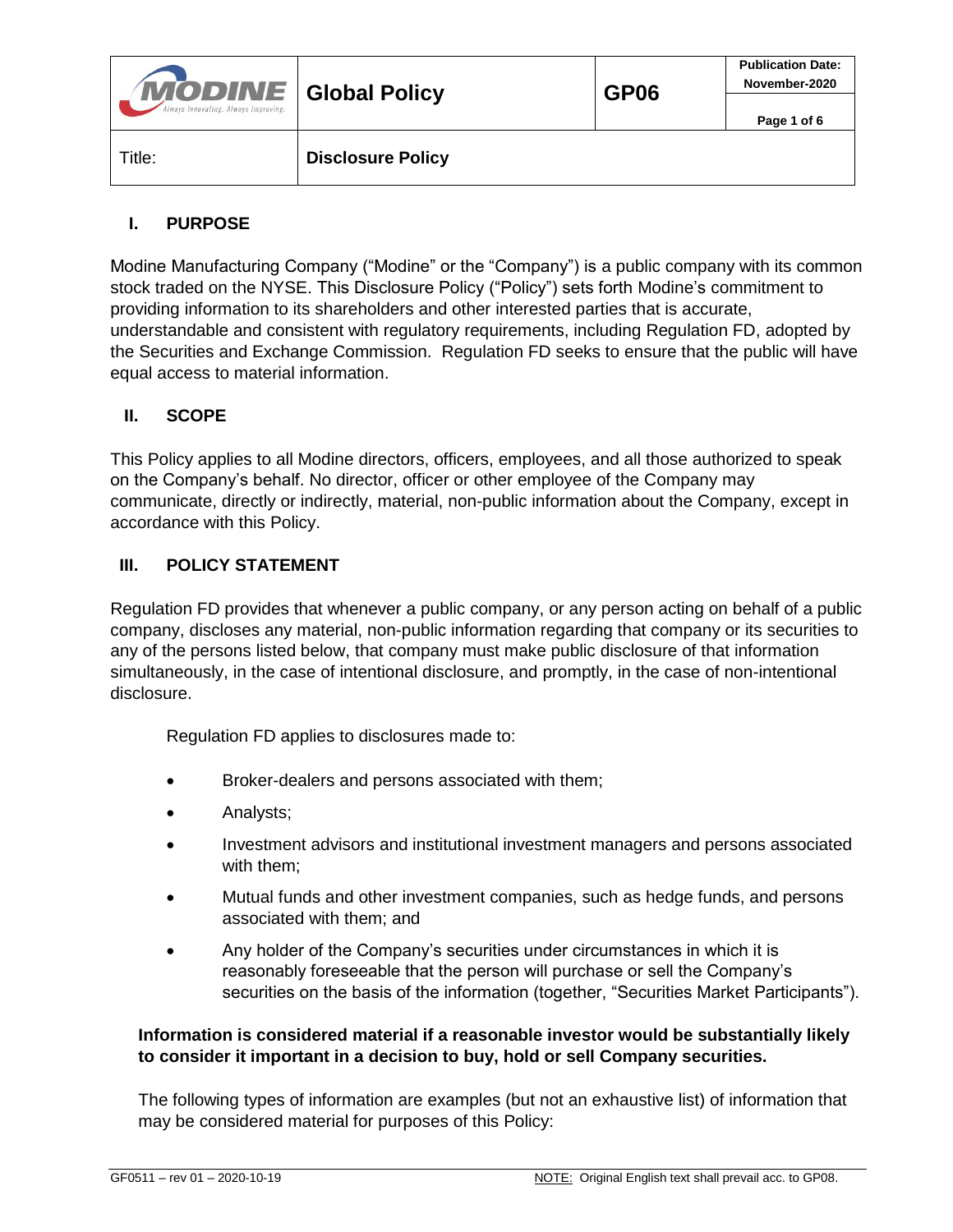| <b>MODINE</b> Global Policy<br>Always Innovating. Always Improving. |                          | <b>GP06</b> | <b>Publication Date:</b><br>November-2020 |
|---------------------------------------------------------------------|--------------------------|-------------|-------------------------------------------|
|                                                                     |                          |             | Page 2 of 6                               |
| Title:                                                              | <b>Disclosure Policy</b> |             |                                           |

- Undisclosed earnings, operational results (including customer commitments, sourcing, resourcing and loss of business) or projections, including undisclosed information about results of operations below the official Modine segment reporting level;
- Changes in executive management or board composition;
- Defaults in debt obligations;
- Restructuring activities, including major openings or closings of facilities;
- Certain changes in compensation policy;
- Significant changes in dividend policies, the declaration of a stock split, or the repurchase of securities;
- A change in auditors or auditor notification that the Company may no longer rely on an audit report;
- Impending bankruptcy or financial liquidity problems;
- Certain developments regarding significant litigation or government agency investigations;
- Changes in debt ratings;
- Significant acquisitions or dispositions; and
- Offerings of Company securities.

**Nonpublic information is information that has not been disclosed to the general public by means of a press release, SEC filing or other media for broad public access. Disclosure to even a large group of analysts does not constitute disclosure to the public.**

### **Public Disclosures**

Disclosures of material, non-public information shall be made in one of the following ways:

- A press release that is distributed in a manner designed to ensure wide dissemination;
- A Current Report on Form 8-K filed with the SEC;
- A conference call and/or webcast or other meeting that is designed to provide broad, non-exclusionary distribution of the information to the public and to which the public has been provided adequate notice and a means to access it;
- Other means approved by the General Counsel that are deemed to provide broad, non-exclusionary distribution of information to the public in a manner satisfying Regulation FD; or
- Any combination of the above.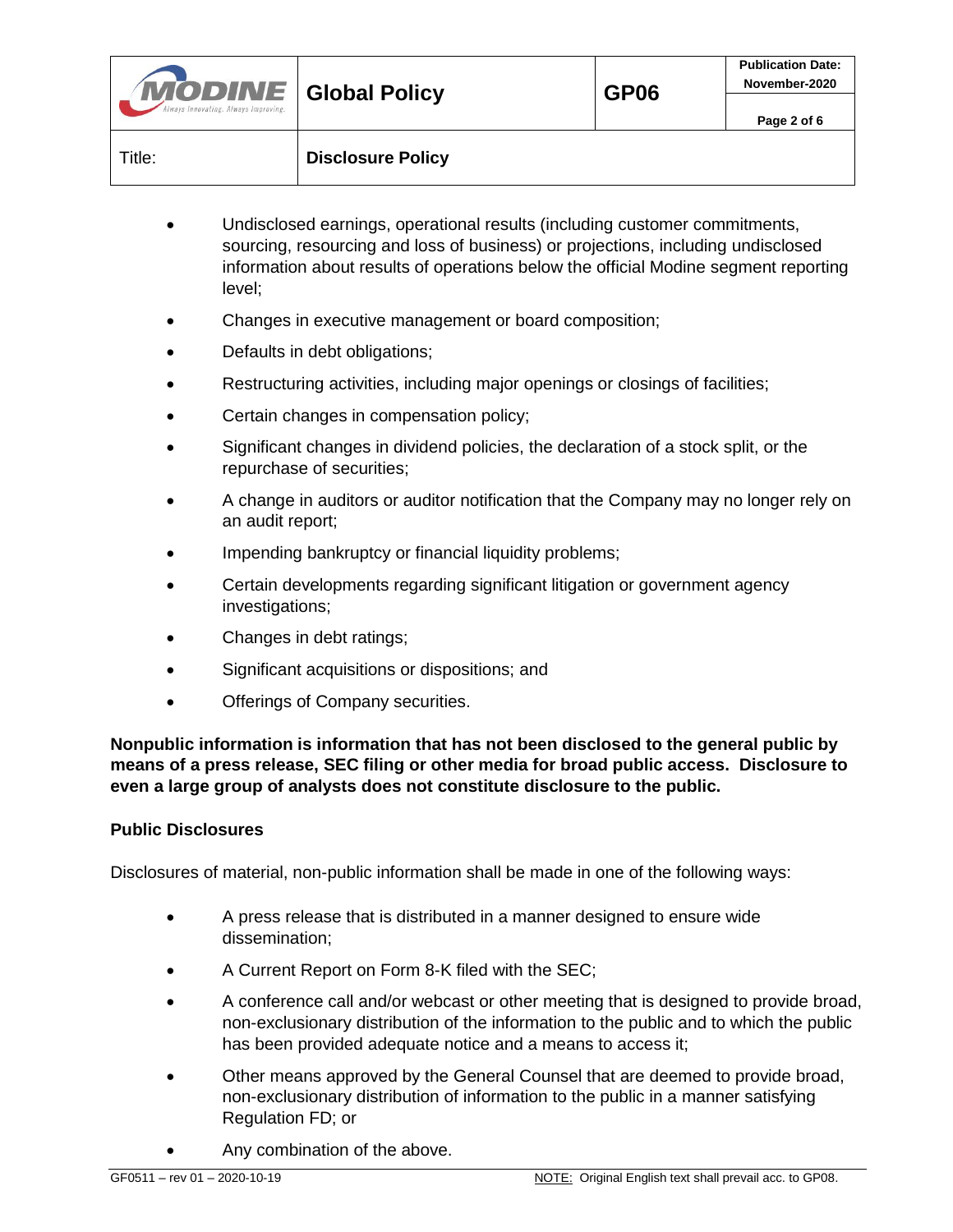| <b>MODINE</b> Global Policy<br>Always Innovating. Always Improving. |                          | <b>GP06</b> | <b>Publication Date:</b><br>November-2020 |
|---------------------------------------------------------------------|--------------------------|-------------|-------------------------------------------|
|                                                                     |                          |             | Page 3 of 6                               |
| Title:                                                              | <b>Disclosure Policy</b> |             |                                           |

### **Authorized Representatives of the Company**

The only persons authorized to communicate with Securities Market Participants about the Company's affairs are the Company's:

- Chief Executive Officer;
- Chief Financial Officer; and
- Vice President, Treasurer, Investor Relations and Tax

(the "Authorized Representatives").

Except as otherwise provided in this Policy, no other directors, officers or employees of the Company are authorized to communicate with Securities Market Participants about the Company's affairs. All inquiries or other communications received from Securities Market Participants concerning the Company's affairs are to be directed to the Vice President, Treasurer and Investor Relations.

Employees of the Company who are not Authorized Representatives may communicate, from time to time, with Securities Market Participants concerning the Company's affairs at the direction or with the prior approval of an Authorized Representative. Such communications may occur only when an Authorized Representative or his/her designee is participating in or reviews the nature of such communications with the designee in advance. In addition, certain designated employees are authorized to communicate with Securities Market Participants in response to inquiries regarding shareholder accounts and other administrative matters.

### **Disclosure Committee**

The Company has established a Disclosure Committee. The Disclosure Committee or a subset thereof reviews disclosures of the Company's material, non-public information. The Disclosure Committee or a subset thereof reviews this Policy at least biennially and will update it, as appropriate.

### **Quiet Period**

At a minimum, from the first day of the month following a fiscal quarter until the announcement of the Company's results for that quarter, the Company is in a "quiet period" during which no Authorized Representative will meet or speak with Securities Market Participants unless approved in advance by the Company's General Counsel. The quiet period includes, but is not limited to, attendance at investor conferences, group meetings, response to inquiries and one-on-one meetings. Any inquiry by a Securities Market Participant to the Company during a scheduled quiet period must be in writing and addressed to an Authorized Representative. Such inquiry will be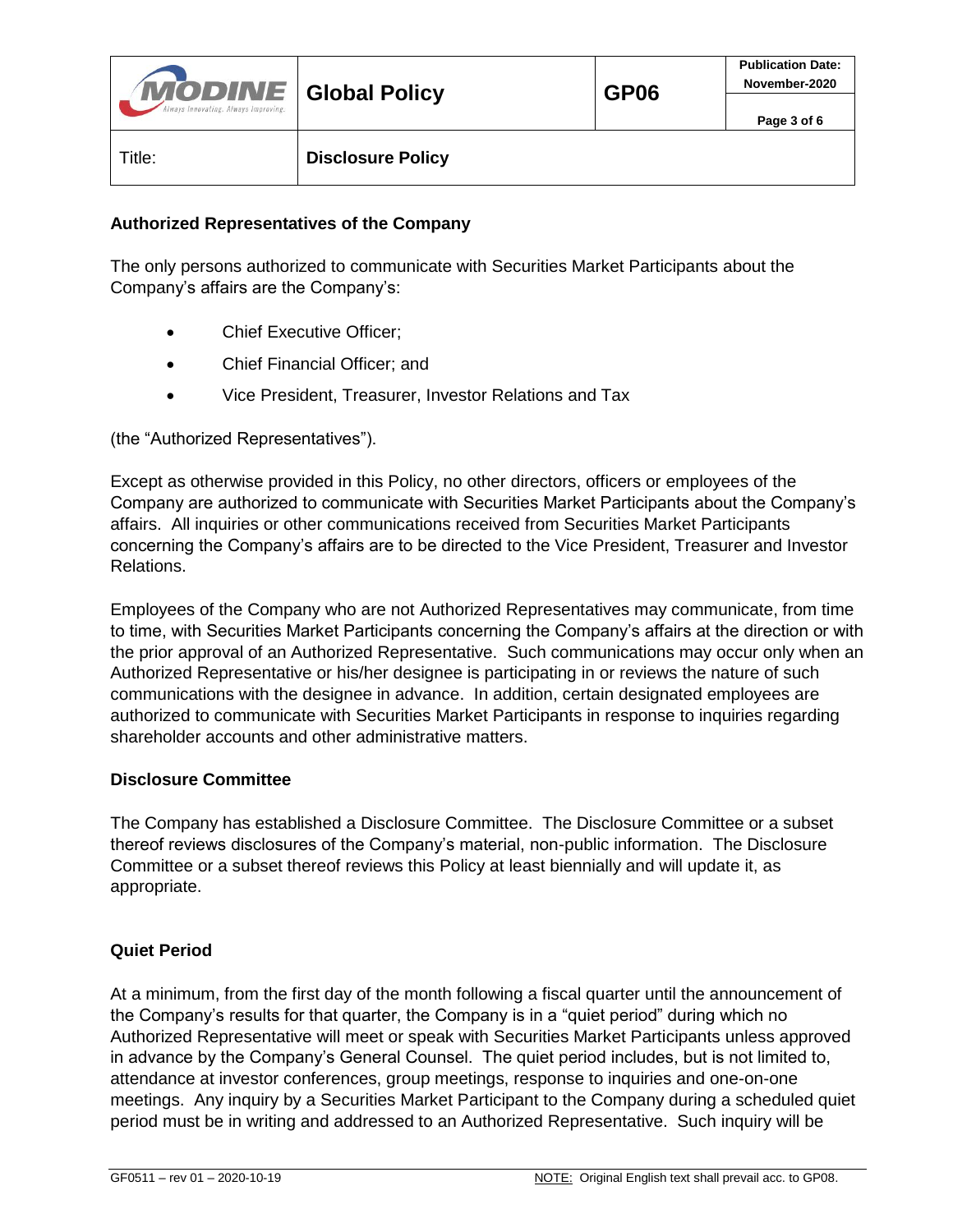| <b>MODINE</b> Global Policy<br>Always Innovating. Always Improving. |                          | GP <sub>06</sub> | <b>Publication Date:</b><br>November-2020 |
|---------------------------------------------------------------------|--------------------------|------------------|-------------------------------------------|
|                                                                     |                          |                  | Page 4 of 6                               |
| Title:                                                              | <b>Disclosure Policy</b> |                  |                                           |

reviewed by one or more Authorized Representatives and the General Counsel for appropriate response.

In addition, for the two weeks prior to the start of the quiet period, Security Market Participants requesting contact with an Authorized Representative will be informed that during such two-week period, management will not provide updates to or affirmations of previously communicated material nonpublic information, including (without limitation) any such information regarding the status of the business, the Company or market outlook, strategic initiatives or results of operations. During this period, the Authorized Representative will require that the requesting Securities Market Participant provide the Authorized Representative with an agenda or a list of discussion topics prior to a call or meeting.

The Company will notify the public of the timing of the scheduled quiet period by posting this information on its website, [www.modine.com.](http://www.modine.com/)

## **Earnings Announcements**

The Company will hold quarterly earnings release webcasts open to shareholders, Securities Market Participants, media representatives and the general public. Securities Market Participants and other interested parties may participate by conference call and submit questions. The Company will provide advance public notice of each webcast through a press release. The Company will furnish its earnings release to the SEC as an exhibit to a Current Report on Form 8-K and post any financial and statistical information to be discussed during the webcast on the Company's website prior to the webcast.

## **Earnings Guidance**

The Company may provide guidance as to its projected financial performance with appropriate forward-looking statement disclaimer. All guidance and changes to or affirmations of guidance will be provided through public disclosure. Except via public disclosure, and subject to the quiet period described above, no Authorized Representative, director, officer or employee is authorized to comment on, respond to inquiries about or otherwise affirm guidance or indicate the Company's intention to update guidance following its initial release, except that Authorized Representatives may state what the Company's guidance was as of a particular date.

## **Analyst Models and Reports**

Authorized Representatives may review analyst models and reports to:

- correct errors that may be corrected by referring to publicly available, historical, factual information;
- address information that is clearly non-material, generally known or industry-related; or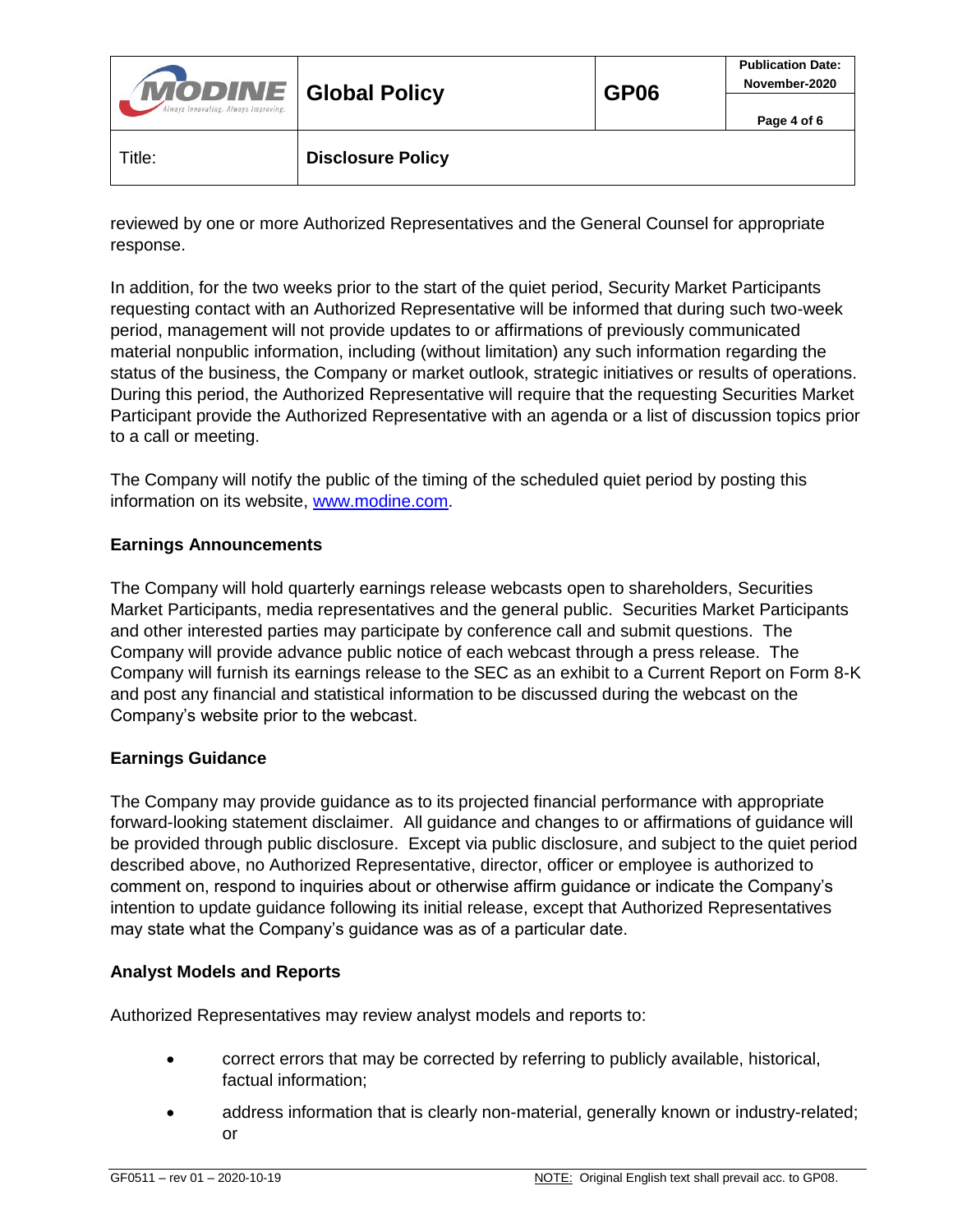| <b>MODINE</b> Global Policy<br>Always Innovating. Always Improving. |                          | <b>GP06</b> | <b>Publication Date:</b><br>November-2020 |
|---------------------------------------------------------------------|--------------------------|-------------|-------------------------------------------|
|                                                                     |                          |             | Page 5 of 6                               |
| Title:                                                              | <b>Disclosure Policy</b> |             |                                           |

correct mathematical errors.

No other guidance on analyst models or reports may be communicated to a Securities Market Participant. Consistent with the Company's intention not to adopt any particular analyst report, no director, officer or employee of the Company may distribute copies of, or refer to, selected analysts' models or reports to any person outside the Company.

### **Investor Conferences**

Authorized Representatives may participate in securities firm-sponsored and other investor conferences from time to time. The Company's Authorized Representatives generally do not disclose material, non-public information at any such conference, and may do so only if such conference is webcast and adequate prior public notice of the conference has been given by the Company.

Company officers and employees may participate in other forums at which Securities Market Participants are present, including industry seminars, trade shows and shareholder meetings. However, the Company does not intend, and Company officers and employees are not authorized, to disclose any material, non-public information about the Company in these forums.

### **One-on-One Meetings with Securities Market Participants**

The Company believes that one-on-one communications between Authorized Representatives and Securities Market Participants are a valuable component of its investor relations program, and such communications are permitted. However, during such communications, Authorized Representatives may only discuss historical information that the Company has previously disclosed, non-material information and generally known or industry-related information.

### **Media Communications**

Although Regulation FD does not apply to communications with the media, it is the Company's policy not to disclose material nonpublic information to the media unless it has previously been publicly disclosed. Because of the potential for such information to be material, non-public information, no individual Modine location is authorized to disclose financial or operational results associated with that location to any media outlet or representative without prior approval of an Authorized Representative.

## **Rumors: No Comment Policy**

It is the Company's policy not to comment on market rumors in the normal course of business. If the Company receives inquiries regarding a market rumor, those inquiries should be directed to the Authorized Representatives who should respond that it is Company policy not to comment on rumors.